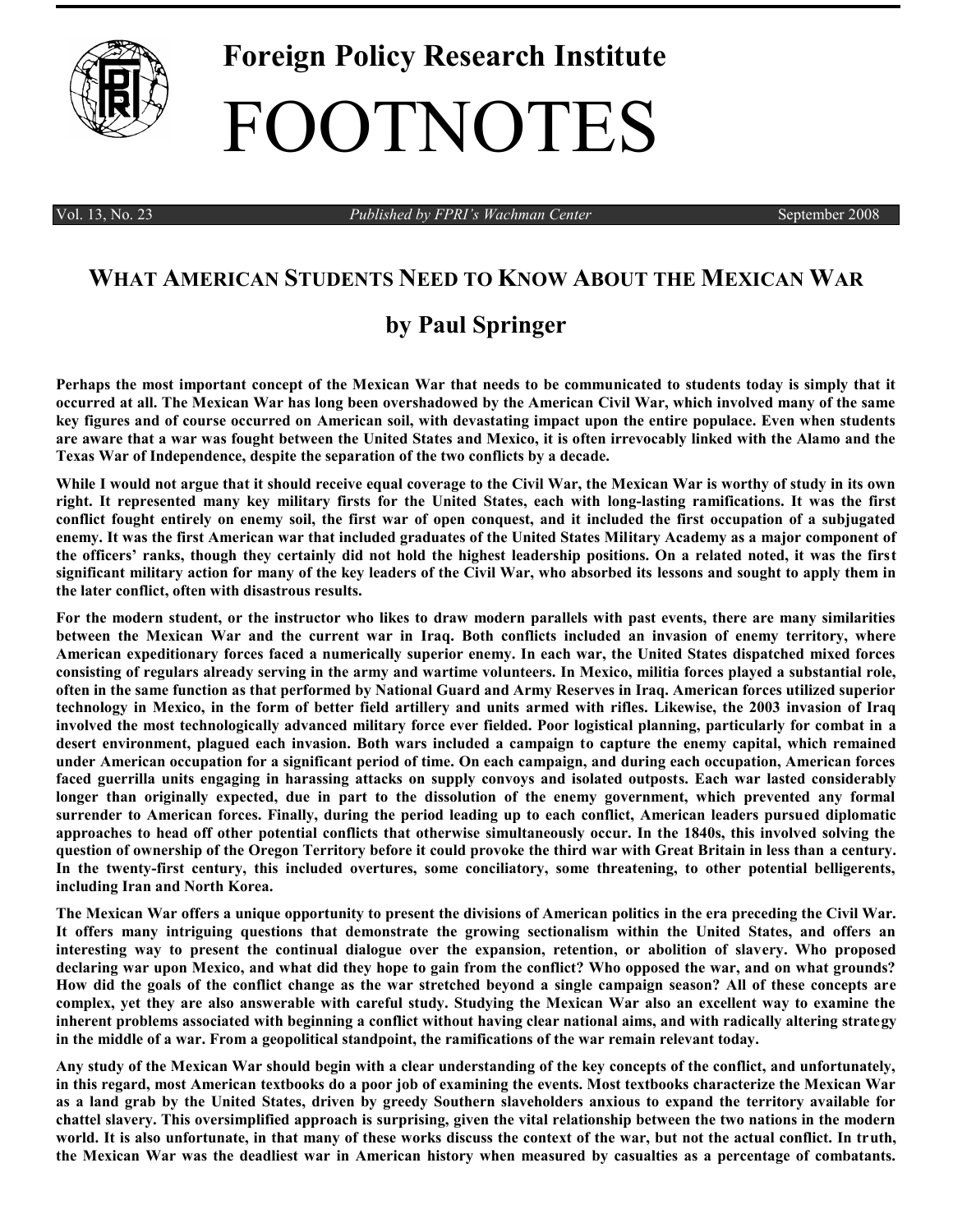**Fully 20 percent of American soldiers who fought in Mexico died there, but only one-tenth of the casualties occurred on the battlefield, and thus this war is often treated as almost bloodless when compared to the Civil War's tremendous cost in lives. The vast majority of American casualties in Mexico involved infectious diseases, many of them treatable or preventable. The horrendous mortality rate stimulated the development of military medical systems, and highlighted the need for discipline and proper hygiene within the military.**

**The Mexican War should also be considered in the light of the conflict that did not occur, namely, a war with Britain over possession of the Oregon Country. During the 1844 presidential contest, the Democratic Party platform called for territorial expansion to the Pacific Ocean, following the concept of "Manifest Destiny." This platform also called for the immediate annexation of Texas, an action that had been rejected by the three preceding administrations. When James K. Polk became the first dark-horse candidate to win a presidential election, he dispatched emissaries to Mexico in the hope of purchasing the land between Texas and the Pacific Ocean, but such entreaties were firmly rebuffed by the Mexican government, which skeptically viewed American intentions toward Texas. In settling the Oregon dispute, the Polk administration never seriously considered provoking a war with Great Britain, despite the cries of some partisans that the United States should claim ownership beyond the 54th parallel. The cry of "54º40´ or fight!" called for conquest of the entire disputed zone, but cooler heads prevailed, and the simple solution of extending the Treaty of 1818's line at the 49th parallel presented a fair compromise. If the diplomatic relationship with Great Britain was marked by logic and an equitable outcome, the Polk administration's approach to Mexico was quite the opposite, appearing almost calculated to provoke a war.** 

**Despite repeated warnings that Mexico still considered Texas a renegade province, and would regard any annexation of Texan territory tantamount to an act of war, the Polk administration quickly moved to not only admit Texas as a state, but to defend it against any potential Mexican aggression. Mexico and the Republic of Texas had never formally agreed to the border between their territories, with Mexico insisting that the border was at the Rio Nueces, near San Antonio, and Texas claiming land to the Rio Grande, near Corpus Christi. Naturally, Polk supported the Texan contention, and to back the newly-admitted American territory, he dispatched Major General Zachary Taylor and a small army to the north bank of the Rio Grande. At the same time, Mexican troops crossed the Rio Grande, intent upon defending their version of the border at the Nueces. Each side interpreted the other's movement as an invasion of sovereign territory, and when the two forces blundered into one another, each could claim it had shed blood defending its own soil from an invader. For both sides of the war, therefore, it was at least nominally a defensive fight, provoked by the enemy.**

**American strategists at the beginning of the conflict made a fundamental mistake: assuming that the enemy would see the situation in the same way as American commanders. Specifically, Polk, Taylor, and General-in-Chief Winfield Scott all believed that a victory over Mexico should be fairly simple and would not require a significant investment of time, troops, or treasure. A blockade would strangle Mexican commerce and protect American shipping, while an invasion of Mexican territory south and west of Texas would demonstrate American resolve. Economic factors, coupled with the hopelessness of the military situation, would quickly compel Mexico to surrender to avoid further destruction. Of course, Mexico did not view the situation in the same way. Mexican commanders expected to fight a defensive struggle, using a professional army that outnumbered the American regulars by a factor of three to one. European observers agreed with the Mexicans, and believed the United States stood little chance of prosecuting a war on Mexican soil.**

**While the Mexican Army outnumbered the U.S. Regulars at the outset of the war, the American forces were soon augmented by thousands of volunteers. These untrained soldiers tended to be undisciplined and poorly supplied, but the leadership of the American force performed with distinction. Scott and Taylor, the two ranking officers in the U.S. Army had similar experiences, both had fought in the War of 1812, the Black Hawk War, and the Seminole Wars. In temperament and leadership style, they personified the dual nature of the American Army. Taylor, dubbed "Old Rough and Ready" by his soldiers, cared little for drill and polish, but stood ready for combat at a moment's notice. He had adopted many of the habits of the frontier troops under his command, and his campaigns were characterized by extremely aggressive operational maneuvers and a preference for the tactical defensive. In contrast, Winfield Scott, called "Old Fuss and Feathers," was noted for his insistence upon proper discipline and appearance within the ranks. He adopted a more methodical approach to warfare, conducting a traditional siege of Veracruz, and moving directly inland toward the capital, Mexico City.**

**Taylor's advance onto what was unquestionably Mexican soil commenced in the summer and autumn of 1846. Taylor reasoned that the capture of Monterrey, the second largest city in Mexico, would compel Santa Anna to renounce any claims to the disputed region. Monterrey was defended by 7,500 troops and several dozen artillery pieces, while Taylor commanded a force of only 6,200 and no heavy guns. Rather than settling into a traditional siege, Taylor divided his forces, planning to simultaneously attack from east and west. Had the Mexican commander of the city's garrison, Pedro de Ampudia, been more gifted, Taylor's army might have been defeated in detail. Instead, Ampudia decided that he could not hold the city, and he petitioned for an armistice. Taylor agreed to take possession of the city after allowing the Mexican forces to march out intact, infuriating President Polk, who thought the American general should have some how captured or destroyed the defending army. He ordered Taylor to renege upon the deal, but Taylor ignored the order and allowed the Mexican garrison to withdraw.**

**While Taylor marched on Monterrey, small bands of American cavalry began to advance into and through modern New Mexico, Arizona, and California. These units met little resistance, and essentially captured the territories without a fight, primarily by showing the American flag and announcing victory. After these conquests, these groups moved to join Taylor's**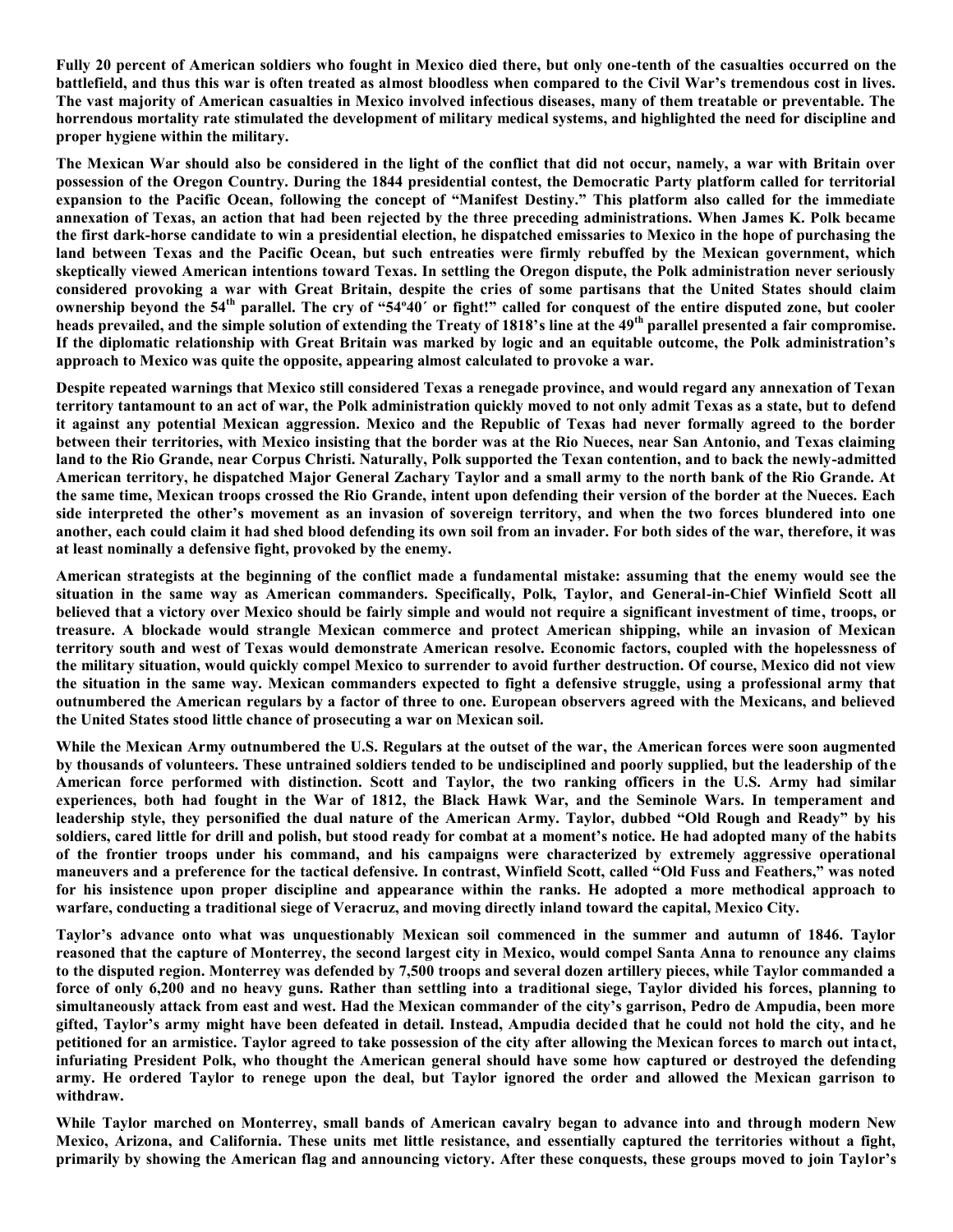**forces in Northern Mexico, anticipating an advance upon Mexico City. American units had secured the Texas, New Mexico, and California regions, established a successful blockade of the Mexican coast, and moved an army into Mexico to occupy a major city. The one objective they had not achieved was convincing the Mexican government to sue for peace terms.**

**Mexico had no intention of giving up half its territory, and in early 1847, Santa Anna embarked upon a plan to drive the invaders out. He learned that Polk had ordered Scott to attack Veracruz from the sea, with the intent of marching directly upon the capital. To avoid the yellow fever season, Scott needed the invasion to begin early in the spring, and thus he could not await new volunteers to be trained and shipped to the theater. Accordingly, he removed more than half of Taylor's force, including most of the battle veterans, in anticipation of the campaign season. To take advantage of Taylor's weakness, Santa Anna marched an army of 15,000 troops through 300 miles of desert, planning to reoccupy Monterrey and destroy the invaders. Since the capture of the city, Taylor had done little to secure his position, and he was quite surprised to receive a surrender demand on February 23, 1847. He refused the demand, and despite being outnumbered more than three to one, took 4,500 green troops into combat against seasoned Mexican regulars.**

**Rather than remaining on the operational defensive, Taylor moved his unit to Buena Vista and hastily erected fieldworks. This provided the advantage of fighting a defensive battle in very rough terrain. Remarkably, his troops fought like veterans, making up for numbers with superior technology. Taylor's field artillery units moved their guns to within one hundred yards of the enemy, firing canister rounds at point-blank range into densely-packed Mexican infantry. A unit of American sharpshooters armed with rifles devastated the enemy leadership, particularly mounted officers, the superior range of the rifles allowed accurate fire more than 300 yards. The Mexican army, after inflicting heavy casualties but absorbing even more, panicked and fled the field, leaving behind thousands of comrades to be captured. Santa Anna had failed to dislodge Taylor, and had allowed Scott a free hand in preparing to besiege Veracruz.**

**On March 9, 1847, ten thousand American soldiers and marines conducted an unopposed amphibious landing outside Veracruz. They quickly moved into positions to besiege the city, while the U.S. Navy began to shell the harbor defenses. After three weeks, the city capitulated, allowing Scott control of the port facilities to resupply his army. Knowing that the onset of fever season loomed, Scott ordered his forces to move inland, maintaining a supply line to the coast. Although he was able to move most of his combat troops away from the lowlands, a significant portion of Scott's army remained on garrison duty, and proved extremely susceptible to tropical diseases. Malaria and yellow fever spread through the American army, decimating the forces.** 

**With both Monterrey and Veracruz in American hands, it is possible that Polk expected Santa Anna to capitulate. Instead, the Mexican general marched his army back to Mexico City, and shifted his attention to halting Scott's advance. Knowing that Scott would follow the National Highway into the Mexican interior, Santa Anna established blocking positions at a rocky gap named Cerro Gordo. He hoped to lure Scott into an ambush, attacking the American column as it moved through a narrow defile. However, at Cerro Gordo, Captain Robert E. Lee scouted a route around the enemy positions. By leading troops in a flanking movement across extremely rough terrain, Lee reversed the trap. American soldiers opened enfilading fire upon the Mexican positions, routing their numerically superior army and driving Santa Anna back into the capital.** 

**At almost the moment of Scott's triumph, he faced a new tribulation. Approximately one-third of his volunteers had reached the end of their enlistments, and refused to remain with the invading force. He had no choice but to allow their departure, leaving him dangerously short of troops. To augment his field force, Scott made the precipitous decision to abandon his supply lines and drive directly upon the capital while calling for reinforcements from the continental United States.** 

**In August, 1847, Scott advanced upon Mexico City from the south, leading an army of nearly 11,000. He faced a combined Mexican garrison of more than 25,000 who had moved into fortified positions astride the approaches to the city. However, Scott compensated for his lack of numbers with the skillful use of large artillery pieces, battering holes in the defensive positions at Contreras and Churubusco. In the two battles, Mexican casualties topped 10,000, in contrast, American losses totaled only 1,000 troops. Out of fear that the Americans might assault the city from multiple directions, Santa Anna could not concentrate all of his forces out of a single location. By dividing his units, he opened his army to defeat in detail.**

**In desperation, Santa Anna offered an armistice, which Scott perceived as the precursor to a peace negotiation. In reality, Santa Anna used the respite to reform his army and renew his defenses. Scott's response was to renew the assault, launching the battles of Molino del Rey on September 11 and Chapultepec on September 12-13. Once again, artillery smashed through the fixed defenses, opening gaps for advancing infantry columns. On September 14, American troops entered Mexico City and commenced an occupation of the capital. Amazingly, this did not provoke a surrender, Mexican forces continued to resist American control, particularly in the countryside.** 

**In the United States, a faction of Polk's cabinet began to push for the complete subjugation and assimilation of Mexico. In April, 1847, Polk had dispatched Nicholas Trist to negotiate with the Mexican government to end the war. Five months later, Trist still awaited a sign that any national authority was willing to negotiate. By the time Scott captured the capital, there simply was no national government left to capitulate. Scott became the de facto dictator of Mexico, working to restore order and civil services within the capital, while Trist sought any diplomatic overtures. Frustrated with the rising costs of the war, Polk ordered Trist to cease any negotiations and return to the United States.** 

**Fortunately, Trist ignored the president's order and finalized negotiations with the newly-constituted government of Mexico.**